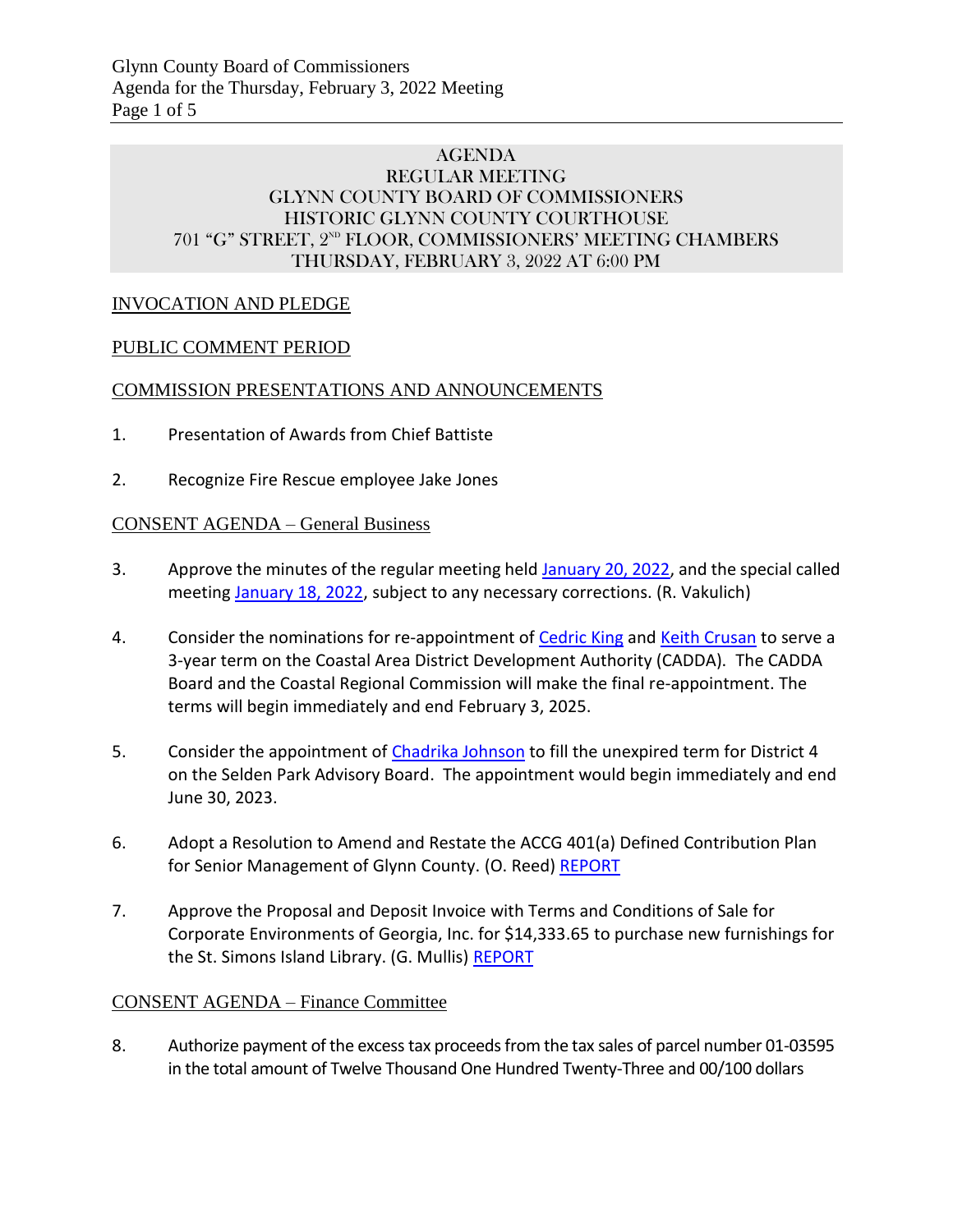(\$12,123.00) to R. Michael Patrick, Attorney at Law, on behalf of Sharon Miller & Hershell Thomas. (C. Provano) (FC Vote: 2-0) [REPORT](https://www.glynncounty.org/DocumentCenter/View/74323/MEMO---Excess-funds-01-03595)

- 9. Approve a request from the Brunswick-Golden Isles Chamber of Commerce to use Gascoigne Bluff Park from 12pm Friday, April 22, 2022 to 12pm Sunday, April 24, 2022 at no cost for the Chamber Experience event, contingent upon Police Department approval of a Public Conduct Permit. (L. Gurganus) (FC Vote: 2-0) [REPORT](https://www.glynncounty.org/DocumentCenter/View/74324/MEMO---Fee-Waiver-for-2022-Chamber-Experience-at-Gascoigne-Bluff)
- 10. Declare the unusable items listed on the attached page as surplus and approve disposing of these items in the best interest of the County. (D. Austin) (FC Vote: 2-0) [REPORT](https://www.glynncounty.org/DocumentCenter/View/74329/MEMO---Surplus-Property-Disposal-3-Jan-22)
- 11. Accept a donation in memory of Chief Carl Alexander in the amount of \$15,000 and increase the Police Department's FY22 revenue and expenditures budget in said amount. (J. Battiste) (FC Vote: 2-0) REPORT
- 12. Deny a request from Ann N. Curtis the waive penalties, interest, and fees for delinquent property taxes in the amount of \$3,235.80 on Parcel #03-13639 that were accrued before her ownership. (J. Chapman) (FC Vote: 2-0[\) REPORT](https://www.glynncounty.org/DocumentCenter/View/74330/MEMO---TC---Curtis-A-Redacted-11-2021_Redacted)
- 13. Approve the Real and Personal Property corrections and exemptions as recommended by the Board of Assessors and the Chief Appraiser at their Thursday, December 16, 2021 meeting, with clarification that this does not approve a tax refund. (R. Glisson) (FC Vote: 2- 0) [REPORT](https://www.glynncounty.org/DocumentCenter/View/74318/BOA-ITEMS-FOR-FINANCE-COMMITTEE-FROM-12-16-2021)
- 14. Accept the FY22 Summer Reading Program grant and authorize a revenue and expenditure increase in the amount of \$1,500 for the Marshes of Glynn Libraries with the funding to be provided by the Georgia Public Library Service. (G. Mullis) (FC Vote: 2-0) [REPORT](https://www.glynncounty.org/DocumentCenter/View/74333/MEMO---FY22-Budget-Increase-Request-of-1500-for-the-FY22-Summer-Reading-Program-from-Georgia-Public-Library-Service)
- 15. Adopt the Resolution to amend the FY21/22 Budget. (J. Dunnagan) (FC Vote: 2-0) [REPORT](https://www.glynncounty.org/DocumentCenter/View/74336/MEMO---Budget-Resolution---FY22)
- 16. Approve the Concession Agreement with Golden Isles Carriage and Trail at Three Oaks Farm, LLC to offer horseback riding services at Blythe Island Regional Park. (L. Gurganus) (FC Vote: 2-0) [REPORT](https://www.glynncounty.org/DocumentCenter/View/74334/MEMO---Horseback-Riding-Concession-Agreement) *CLERKS NOTE: The memo has been updated as of 02/22/2022 to add "contingent upon approval of the agreement by the Department of Interior*."
- 17. Authorize County personnel to initiate the process to develop specifications/scope of work and issue Invitations for Bids to repair and resurface the Selden Park tennis courts with District 5 capital allocation as the intended funding source. (L. Gurganus) (FC Vote: 2-0) [REPORT](https://www.glynncounty.org/DocumentCenter/View/74326/MEMO---Initiate-the-Process-for-Bids-for-Selden-Park-Tennis-Courts)
- 18. Issue a purchase order to Miracle Recreation Equipment Company using the Sourcewell competitive contract purchasing program in the amount of \$62,192.56 to purchase new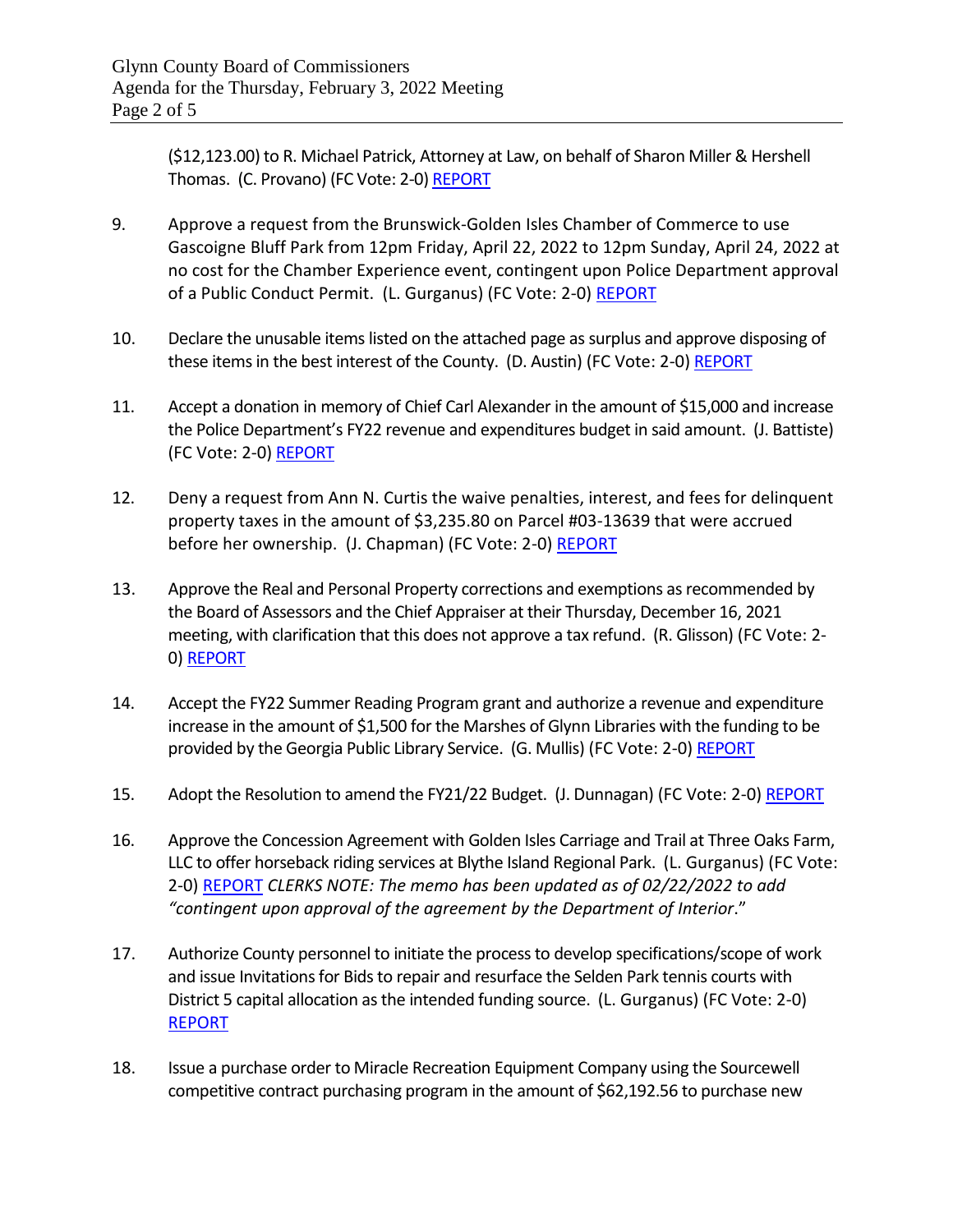playground equipment at Turtle River Park with funding to be provided by the District 1 capital allocation. (L. Gurganus) (FC Vote: 2-0) [REPORT](https://www.glynncounty.org/DocumentCenter/View/74327/MEMO---PO-for-Turtle-River-Park-playground)

- 19. Rescind the Memorandum of Understanding with SSI Athletic Association Inc. approved by the Board of Commissioners on June 17, 2021 for renovations to Mallery Park. (L. Gurganus) (FC Vote: 2-0) [REPORT](https://www.glynncounty.org/DocumentCenter/View/74328/MEMO---Rescind-MOU-with-SSI-Athletic-Association-Inc)
- 20. Approve the contract with Tyler Technologies for the new iasWorld Tax and CAMA system for a total of \$2,792,391 with the FY22 funding in the amount of \$149,836 to be provided by the FY22 Information Technology Capital Budget. (D. Bragdon) (FC Vote: 2-0) [REPORT](https://www.glynncounty.org/DocumentCenter/View/74325/MEMO---IAS-World-TaX-and-CAMA-system)
- 21. Approve the Second Amendment to the Software as a Service Agreement with Tyler Technologies for the Odyssey eNotification in the amount of \$8,380 with funding to be provided by the FY22 Information Technology Capital Budget. (D. Bragdon) (FC Vote: 2-0) [REPORT](https://www.glynncounty.org/DocumentCenter/View/74332/MEMO---Tyler-e-Notification)
- 22. Approve Public Works staff to purchase \$40,000 in supplies and materials for crews to improve the drainage system in Trawler Court in River Ridge Subdivision with funds provided by Capital fund allocation for At-Large Post #2. (D. Austin) (FC Vote: 2-0) [REPORT](https://www.glynncounty.org/DocumentCenter/View/74331/MEMO---Trawler-Court---River-Ridge-materials-for-in-house-construction)
- 23. Approve the Coquina Drainage Improvements for drainage basing calculations, permitting, design and construction bidding with funding to be provided by the American Rescue Plan Act. (D. Austin) (FC Vote: 2-0) [REPORT](https://www.glynncounty.org/DocumentCenter/View/74320/MEMO---Coquina-Drainage-project-for-the-American-Rescue-Act-Funding)
- 24. Approve a contract for sidewalk repair services with the "Single Source Provider", Georgia Safe Sidewalks, Lawrenceville, GA, in the amount of \$28,240 with funding to be provided by the Public Works FY22 Operating Budget. (D. Austin) (FC Vote: 2-0) [REPORT](https://www.glynncounty.org/DocumentCenter/View/74319/MEMO---2022-Sidewalk-Repair)
- 25. Exercise fourth year option to Intercontinental Commercial Services, Inc., Suwanee, GA, for county buildings custodial services with the two additional change orders for a total contract cost of \$342,808 with funding to be provided by the FY22 and FY23 Facilities Maintenance Operating Budgets. (D. Austin) (FC Vote: 2-0) [REPORT](https://www.glynncounty.org/DocumentCenter/View/74321/MEMO---Custodial-Services-FY23)
- 26. Approve an increase to the lawn maintenance and landscaping contract with Creative Landscapes by \$700 a month and approve an increase to the pest control contract with Knox Pest Control by \$25 a month with funding to be provided by the FY22 Public Works Operating Budget. (D. Austin) (FC Vote: 2-0) [REPORT](https://www.glynncounty.org/DocumentCenter/View/74374/MEMO---Contract-changes-to-support-the-new-Animal-Services-building-002)
- 27. Approve to award the Public Safety Building construction renovation project to expand the evidence room on the second floor to Sapelo Building Solutions, INC of Brunswick, Georgia in the amount of \$87,500 with funding to be provided by the Capital fund allocation for At-Large Post #1. (D. Austin) (FC Vote: 2-0) [REPORT](https://www.glynncounty.org/DocumentCenter/View/74393/MEMO---Public-Safety-Building-Construction-bid)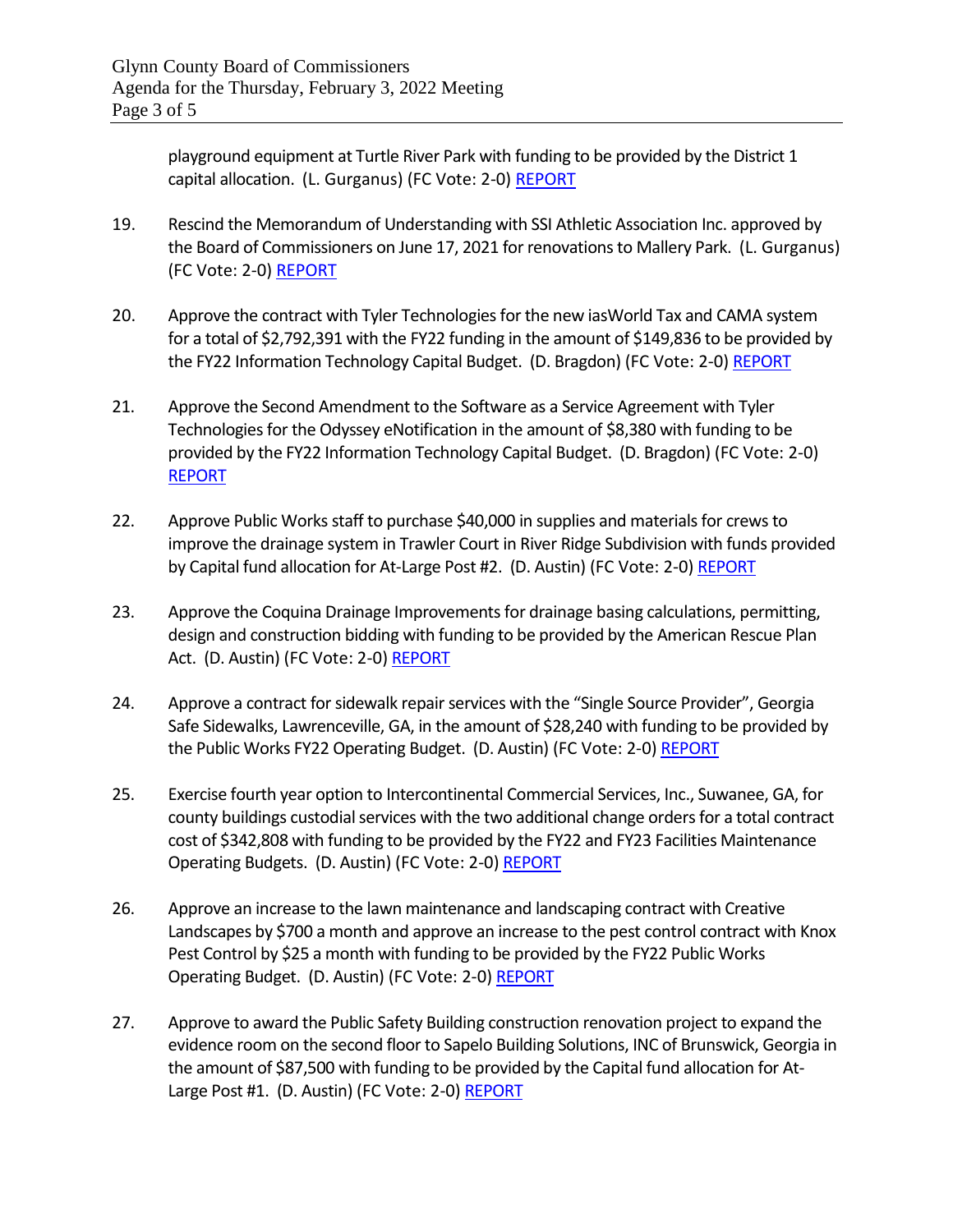- 28. Award the contract to GWES, LLC for the Somersby Points roadway and drainage improvement project design in the amount of \$69,300 with funding to be provided by the American Rescue Plan Act. (D. Austin) (FC Vote: 2-0) [REPORT](https://www.glynncounty.org/DocumentCenter/View/74394/MEMO---American-Rescue-Act-Somersby-Points-roadway-and-drainage-improvement-project-12122)
- 29. Approve Change Order #4 for the Canal Road Widening Project Contract with EMC Engineering in the amount of \$44,000 and authorize an additional \$1,000 to EMC Engineering for appraisal update with funding to be provided by SPLOST 2016. (P. Thompson) (FC Vote: 2-0) [REPORT](https://www.glynncounty.org/DocumentCenter/View/74373/MEMO---Canal-Road-Canal-Road-Re-route-CO4-20jan2022)

## PUBLIC HEARING – Appeal

*After receiving a verbal report from County staff regarding the appeal, both persons favoring and persons opposing the relief sought by the appeal shall have an opportunity to address the Board of Commissioners. The persons favoring the relief sought by the appeal shall be invited to speak first, followed by persons opposed to the relief sought by the appeal. Each side shall have a total of 30 minutes each to address the Board of Commissioners. Upon request made to and approved by the Board of Commissioners prior to speaking, any single individual may speak for up to 15 minutes. All other speakers shall be limited to no more than 5 minutes unless permitted additional time by the Board of Commissioners. Any allowance of additional time shall not extend the overall 30-minute time limit per side unless more time is granted by the Board of Commissioners to permit a more complete discussion of the issue. Any rebuttal shall be allowed only within the overall time constraints set out herein.*

30. Appeal of a Board of Appeals' Decision on ZV4892: The Glynn County Board of Commissioners has received an appeal of a January 13, 2022, decision made by the Board of Appeals of Glynn County in Case Number ZV4892. The Glynn County Board of Commissioners will conduct a public hearing to consider the property owners' appeal of the Board of Appeals' January 13, 2022, denial of a variance request (Case Number ZV4892) to allow for an encroachment into the front yard setback for a proposed addition to an existing residence. The 0.10-acre property is zoned R-6 One Family Residential and is located at 416 Maple Street, St. Simons Island (Parcel 04-11296). Angela Harris and Bryon Paul Ford, owners. (P. Thompson[\) REPORT](https://glynncounty.org/DocumentCenter/View/74450/ZV4892-Appeal---PACKET)

#### PUBLIC HEARING – Land Use

*Public Hearings will be limited to 30 minutes for each opposing side, with 5 minutes allocated to each individual speaker. Comments are to be limited to relevant information regarding your position and should avoid being repetitious. If your group has a spokesperson, please allow that individual to present your group's position in the time allocated. Your cooperation in this process will be greatly appreciated.*

31. CUP4872 – 4841 New Jesup Storage Conditional Use Permit (CUP): Request for a conditional use permit for mini-warehouse use in the Highway Commercial (HC) zoning district. The approximately 13 acre property is located at 4841 New Jesup Highway (parcel number 03-04115) and zoned Highway Commercial (HC) and Conservation